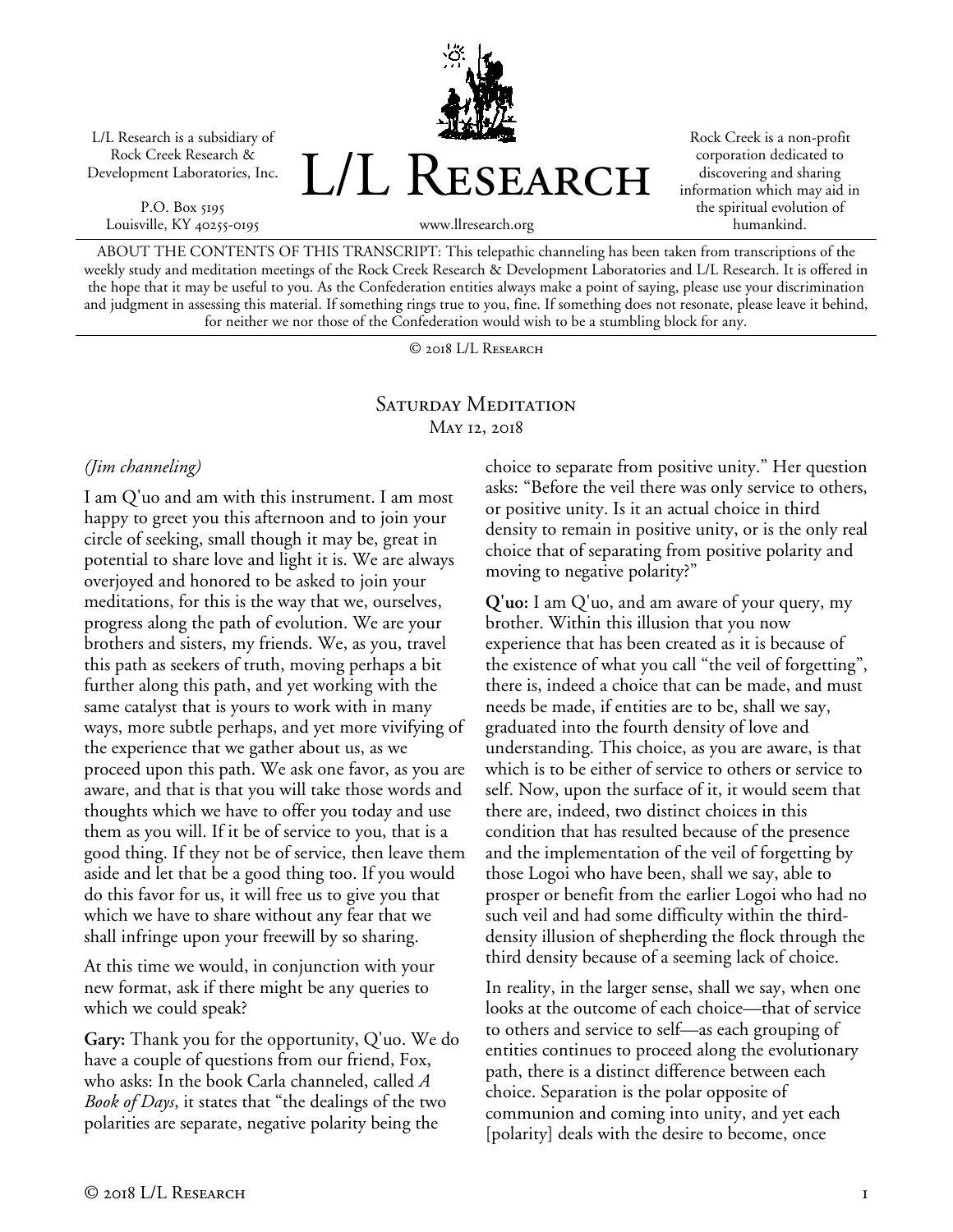again, the One Infinite Creator. The means by which this desire is fulfilled seems to be quite opposite and different for the negative polarity in that it intends, and does indeed, separate itself from all other selves, and compacts itself to the degree that it seems totally removed from all around it. And yet, one must remember that there is nothing in motion that has not been made, and which does not contain, the One Creator. The Creator has made all that is, and has provided free will in the ultimate sense for each portion of its own being—both those portions which seek to radiate the love and light of the One Creator, and those which seek to absorb the love and light of the One Creator—and yet both deal with the love and the light of the One Creator for the purpose of moving back into unity with the One Creator.

In this regard, it would seem that the basic elements of each path are the same. It is the means by which the desire of each polarity is manifested that makes the paths appear different. But, we must remember, my friends that much of what is an appearance in any aspect or polarity, is an illusion that exists for the purpose of aiding each path to progress to its final destination. All the creation is an illusion, or a distortion, of the One Creator to assist portions of the One Creator to travel through the One Creator in order to return to the One Creator. All of the action, the thought, and the being within the one infinite creation is a means by which the Creator learns more of itself from itself.

[In] the situation that existed before the veil of forgetting it seemed that there was not so much free will available to third-density entities, yet these entities in themselves were each capable and free to make choices regarding each aspect of their spiritual journey. However, it could be said that because there was no veil, there was no opportunity to proceed as quickly as was later possible after the implementation of the veil of forgetting, for when it is not easily apparent to a third-density entity that it is the One Creator, that all of the facets of unity of love and of light that belong to the One Creator and each of its portions are not obvious, then it is that the entity in third density must work in the conscious sense to exercise its own will and faith that such possibilities are true and can be realized by each entity. This is an arduous process, my friends, taking many, as you know, incarnations in order to accomplish this polarization in consciousness, which

is actually the action of each third-density entity after the veil of forgetting was implemented.

All of the trial and error, the spiritual sweat, shall we say, that has been spent attempting to make a coherent sense out of the life pattern, is the basics of the polarization process. This is where progress, ironically enough, and paradoxically enough, is most rapid, when the truth is hidden from the thirddensity being, then the attempt must be made to attempt to find the truth, and whether this takes a moment or a lifetime or a series of lifetimes, still the progress is far quicker with the veil in place than without it, for without the veil what is the motivation to change the conditions that are observed to be of unity where each is the Creator? There is no fear or love so great as to motivate a change in attitude or position.

Therefore, we would say that it is a matter of perspective that one may see from a distance, shall we say, that reveals that in truth the only choice for all entities, before or after the veil, is to return to the One Creator, to have many, many experiences on this journey home. The question then becomes, shall some means be implemented that accelerates this journey? For all eventually learn, some more quickly than others.

Is there another query, my brother?

**Gary:** Yes, thank you. We'll table Fox's second question for now, and ask: Is it fair to describe the journey of spiritual evolution through the densities as one of becoming less distorted? That is, distortions are removed and fall away?

**Q'uo:** I am Q'uo, and am aware of your query, my brother. Again, we do not mean to be obscure, but we would suggest that this is true in the larger sense of removing the distortions or the qualities or facets of the being which are less reflective of the unity of the One Creator, of the radiance of the light of the One that is in the self, and the sharing of the love from the open heart. As one is able to remove the blockages through the energy centers that prohibit the free flow of the prana, or the intelligent energy through the energy centers, then progress through the densities of creation is also accelerated in a direct ratio, shall we say. So, there is the progress in evolution of mind, body, and spirit that is enhanced as the blockages, or distortions of each energy center, are ameliorated and balanced so that there is the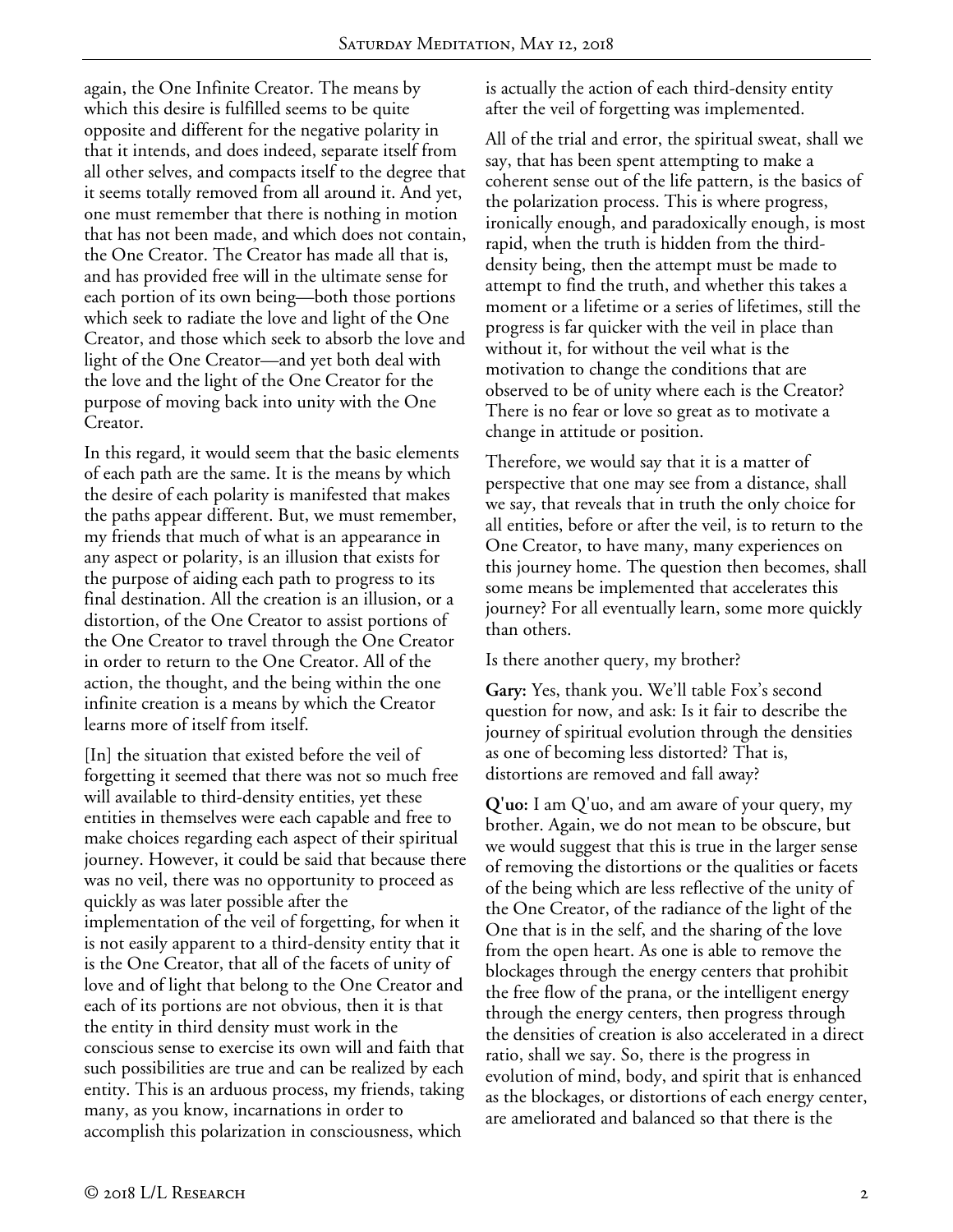clear reflection of the Creator's love and light as it moves through the crystalized centers of the individualized entity seeking its own evolution.

However, in another manner, or perspective, one may also see a decrease in the distortion towards unity, or perfection, of the balance in full energizing of each energy center, so that a different type of distortion, then, is the goal of removing lesser distortions. So there are distortions of one kind that are balanced, and therefore, removed, as distortions of a higher nature are put in place, or realized, because of the removal of the lesser distortions.

Is there a further query, my brother?

**Gary:** How do you reconcile that those of the negative path advance through the densities, while seeming to add more distortion to the Creator?

**Q'uo:** I am Q'uo, and am aware of your query, my brother. The negative path is that which attempts to use the love and the light of the One Creator in the opposite sense, as does the positive path. That is, to absorb it for the self, and to use the power that comes from it in order to control or manipulate other selves and further gain personal power by this manipulation. This has been described by those of Ra as "the path of that which is not." It is a path which takes that which is—unity—and fragments it into that which is not, which is separation.

However, once again, we suggest looking from a perspective where it is seen that each path involves individualized entities that seem separate from each other and seem separate from themselves. The first separation, of course, is the self from the self. Both operate within the boundaries of an illusory separation. The positive path, however, attempts to utilize the reality, or the truth of unity, while making its way through its own separation of self from self, and self from other selves. The difference between the two, of the separation of the positive path, and the separation of the negative path, is that those of the positive path seek to remove the separation and allow the unity that is the reality of all being to be manifest within the life pattern, while the negative path takes the separation of self from self and all other selves and attempts to capitalize upon this separation, in order to continue its journey into unity with the One Creator, by separating from all other portions of the One Creator, as though this were possible in the ultimate sense. However, as each

present is aware, this is not possible past a certain level of the evolutionary process, for as the sixth density is approached and entered, the love and the light of the One Creator that has been compacted by the negative entity for itself alone must be released in order that further progress can be made, for within the sixth density, the balance between love and light must be achieved in the sense that each other self is seen, not only as the One Creator, but is seen the same as the self, whether that self is positively or negatively oriented, for each self is each other self, and the One Creator. The truth of this situation of the creation of unity, then, must be recognized by all entities who wish to continue their journey through the sixth density into the eventual unity with the One Creator.

Is there another query, my brother?

**Gary:** Ra says that meditation, contemplation, and prayer allow data to "sink down into the roots of the tree of mind, thus enabling the body, and touching the spirit."<sup>1</sup> Can you speak to how and why meditation allows data to sink into the roots of the tree of mind?

**Q'uo:** I am Q'uo, and am aware of your query, my brother. The meditative state is that state of consciousness which allows that which is significant or true—in the basic sense of unity, of shared consciousness, and of equal participation in love and light—to be glimpsed and realized in some degree by the one who meditates.

The normal conscious experience of the life pattern is that which is fraught with distraction, though the distraction has the potential to become catalyst that can be processed into experience and thereby aid the evolutionary process. The great amount of distraction and catalyst that is unprocessed is like static upon the clear radio signal. That static can be removed by retiring and focusing the consciousness inwardly, not just within one's own being, but within the greater and greater realization of the One Creator who resides within the heart of the being of

 $\frac{1}{1}$  $1$  Following the exercises to consciously become aware of love in the moment, and to see the Creator in self, other-self, and creation, Ra says, "The foundation or prerequisite of these exercises is a predilection towards what may be called meditation, contemplation, or prayer. With this attitude, these exercises can be processed. Without it, the data will not sink down into the roots of the tree of mind, thus enabling and ennobling the body and touching the spirit." – 10.14